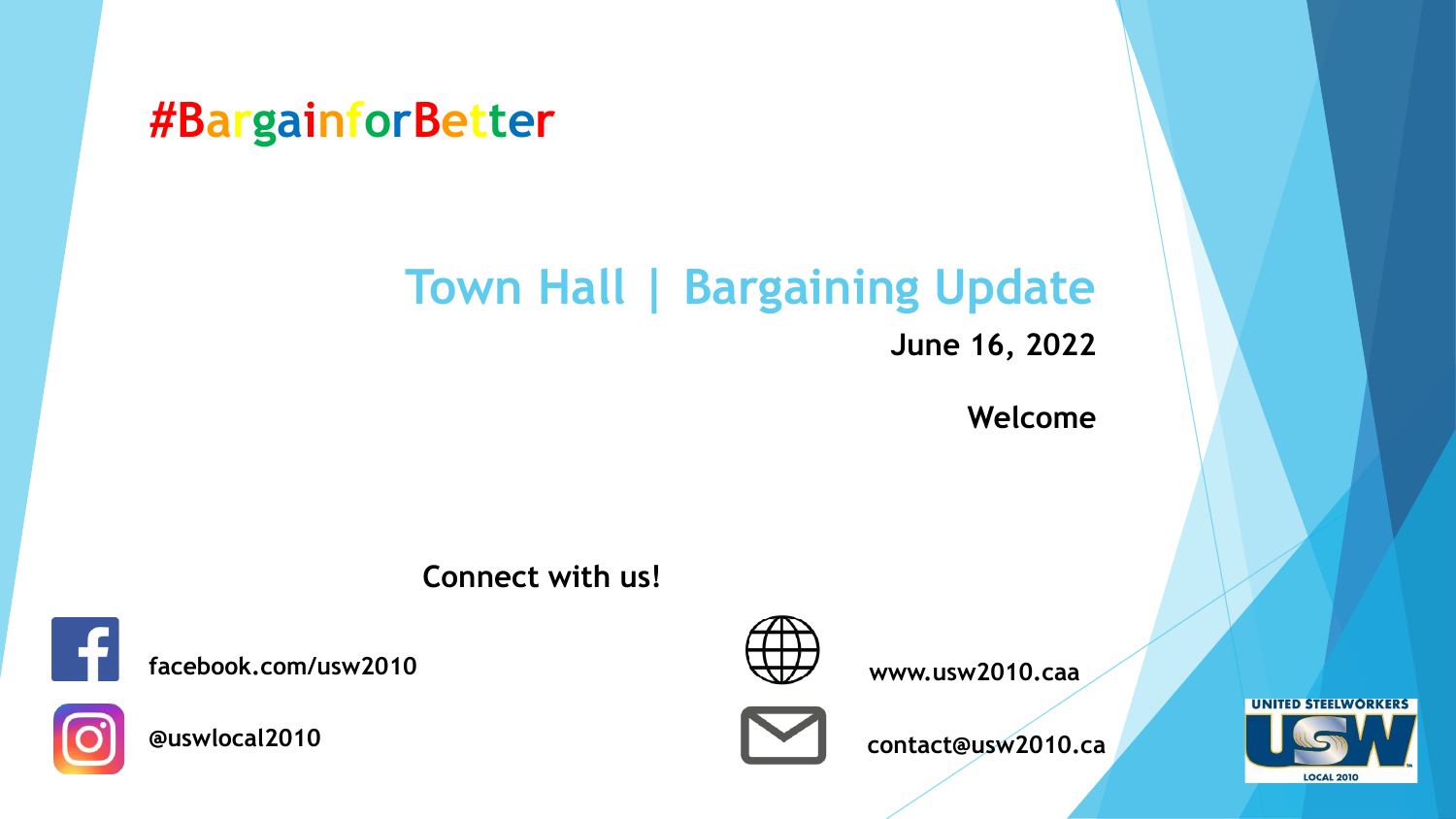### *Zoom Meeting Details*



- ❑ If you join the meeting via phone, long distance charges may apply
- ❑ Add your full name (first/last) in your video window in advance so we can identify you; a **USW Co-host** may reach out to you to identify you and change your name. If you require assistance, please use the chat line
- ❑ Use the chat line to submit your questions to the Moderator (privately or to everyone)
- $\Box$  The presentation portion of this meeting will be recorded (not Q&As)
- ❑ We ask that Members use the video feature in Zoom

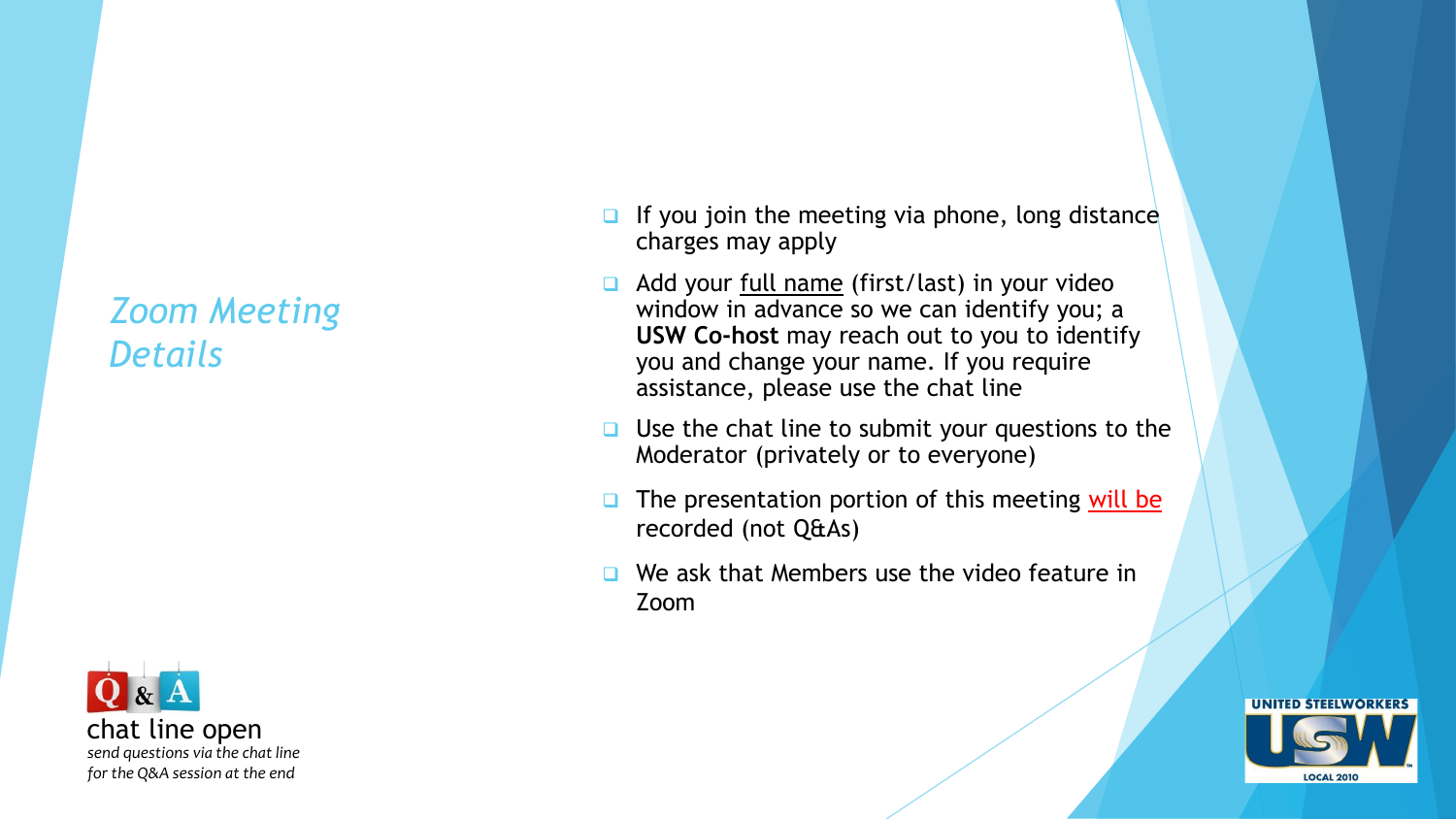### *Indigenous Acknowledgement*

Aaniin, She:kon, Welcome,

We acknowledge that we gather today as members of United Steelworkers Local 2010, on territory, traditionally shared between the Anishinaabe and Haudenosonee peoples. We acknowledge and respect all treaties and agreements and through actions of reconciliation will ensure our Indigenous Members are recognized and respected within our Collective Agreements. We finally acknowledge the Indigenous Members of USW Local 2010 and their community that still today live, travel and work alongside us.

Miigwech, Nyawen'ko: wa, Thank you

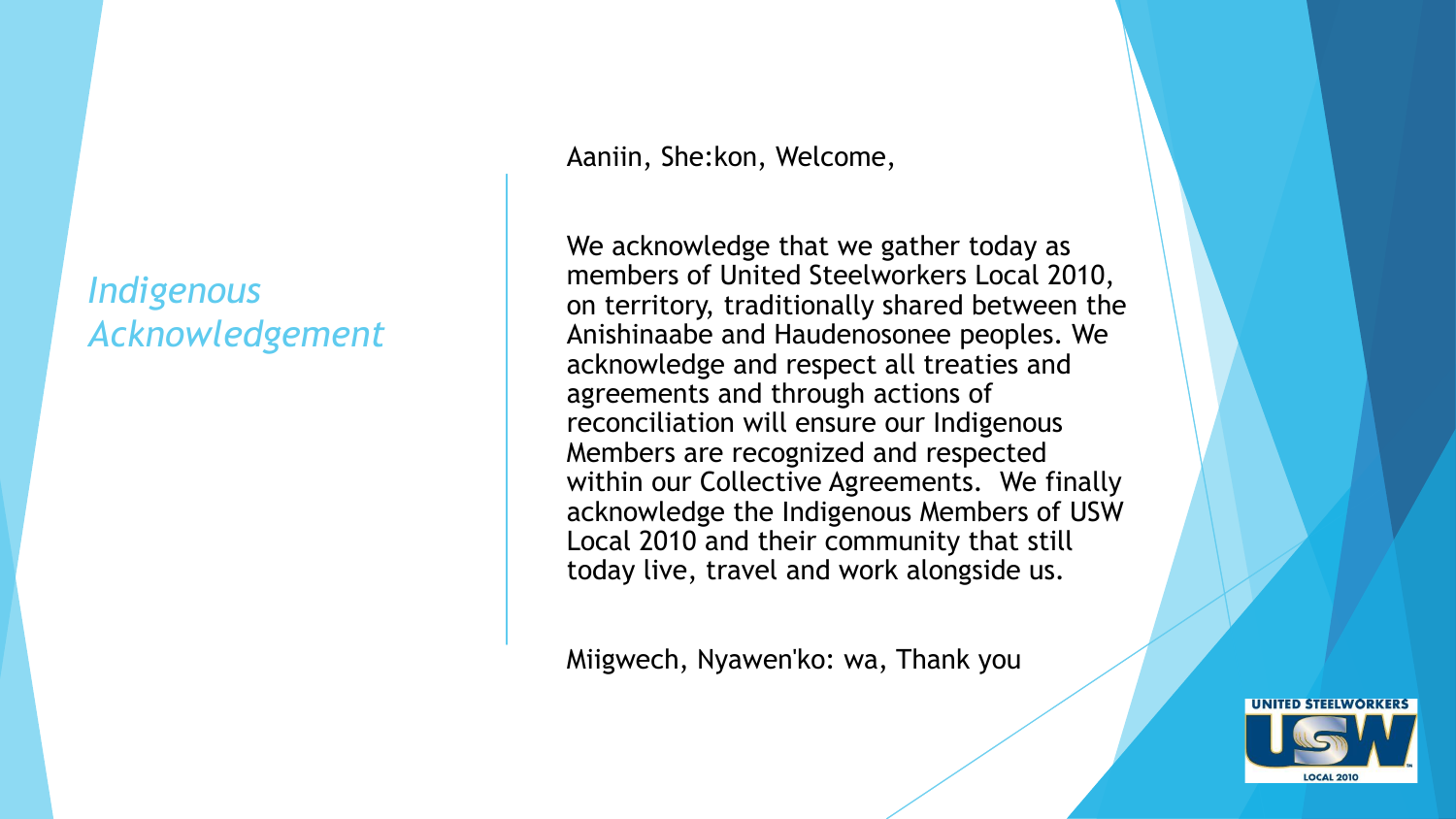

| This website is classified as<br>malicious.                                                                                                                         |  |
|---------------------------------------------------------------------------------------------------------------------------------------------------------------------|--|
| Opening this website might not be safe.                                                                                                                             |  |
| https://r20.rs6.net/tn.jsp?f=0011                                                                                                                                   |  |
| We recommend that you don't open this website, as opening it might not<br>be safe and could harm your computer or result in malicious use of your<br>personal data. |  |
| Continue anyway (not recommended)                                                                                                                                   |  |
| For Feedback on Microsoft Defender for Office 365                                                                                                                   |  |
|                                                                                                                                                                     |  |
|                                                                                                                                                                     |  |
|                                                                                                                                                                     |  |
|                                                                                                                                                                     |  |
|                                                                                                                                                                     |  |
|                                                                                                                                                                     |  |
|                                                                                                                                                                     |  |

# *Technical Difficulties*

- We are aware of the current issues with the Queen's email server
- **Began June 8th**
- **EXEC** 11 After the Bargaining Committee shared the bargaining proposals with Members
- **EXEC** Accessing the Union web site from your Queen's email address is also problematic
- Please click **"Continue anyway (not recommended)" – it's safe!**

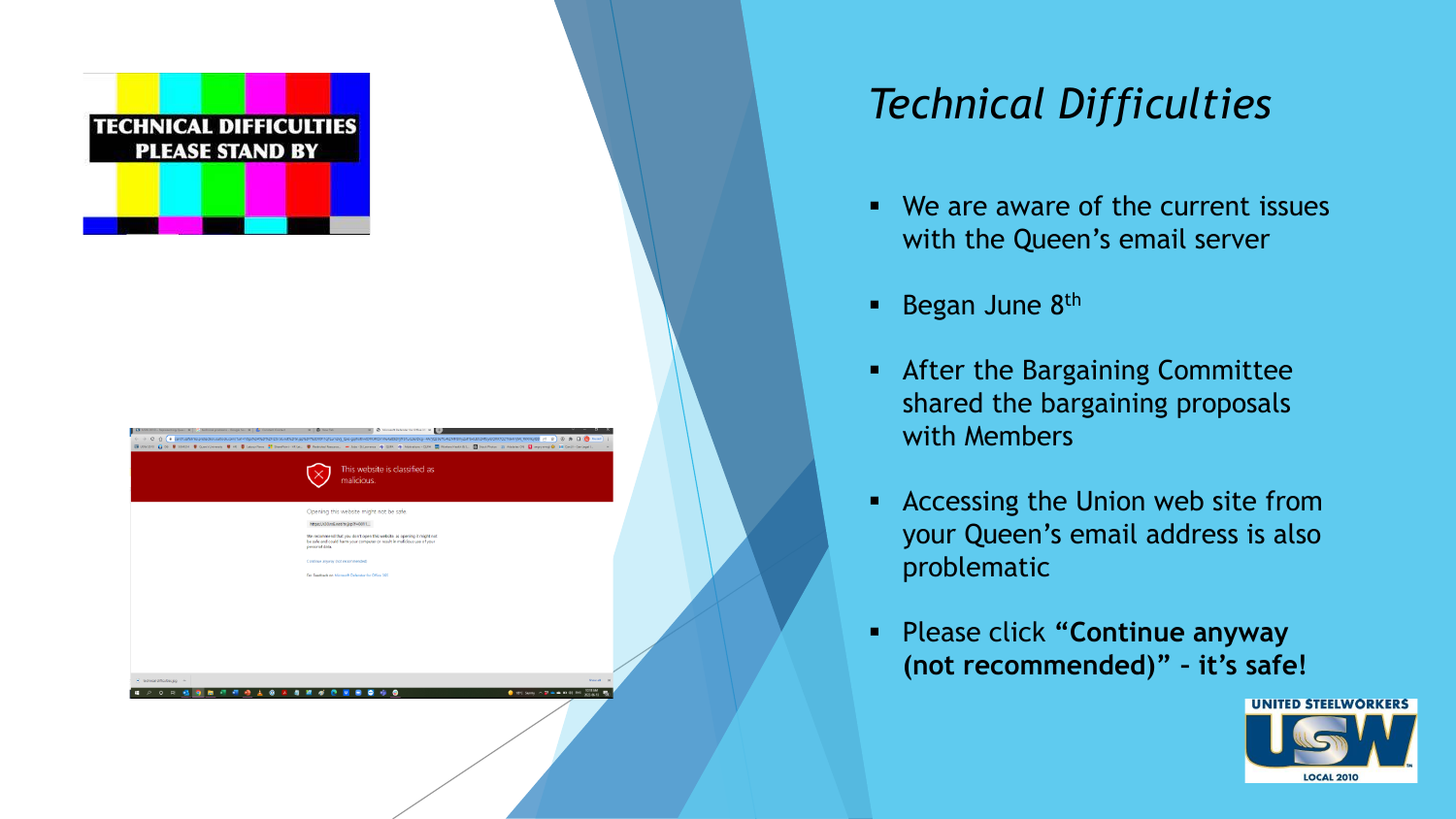

### *#BargainforBetter text message list*

- **·** Join our #BargainforBetter text message list
- **EXTE:** Sign up on our web site at https://usw2010.ca/
- **EXECUTE:** Scan QRC on the screen or click on the link in the chat
- The **"tapme…" links** in the text messages are safe

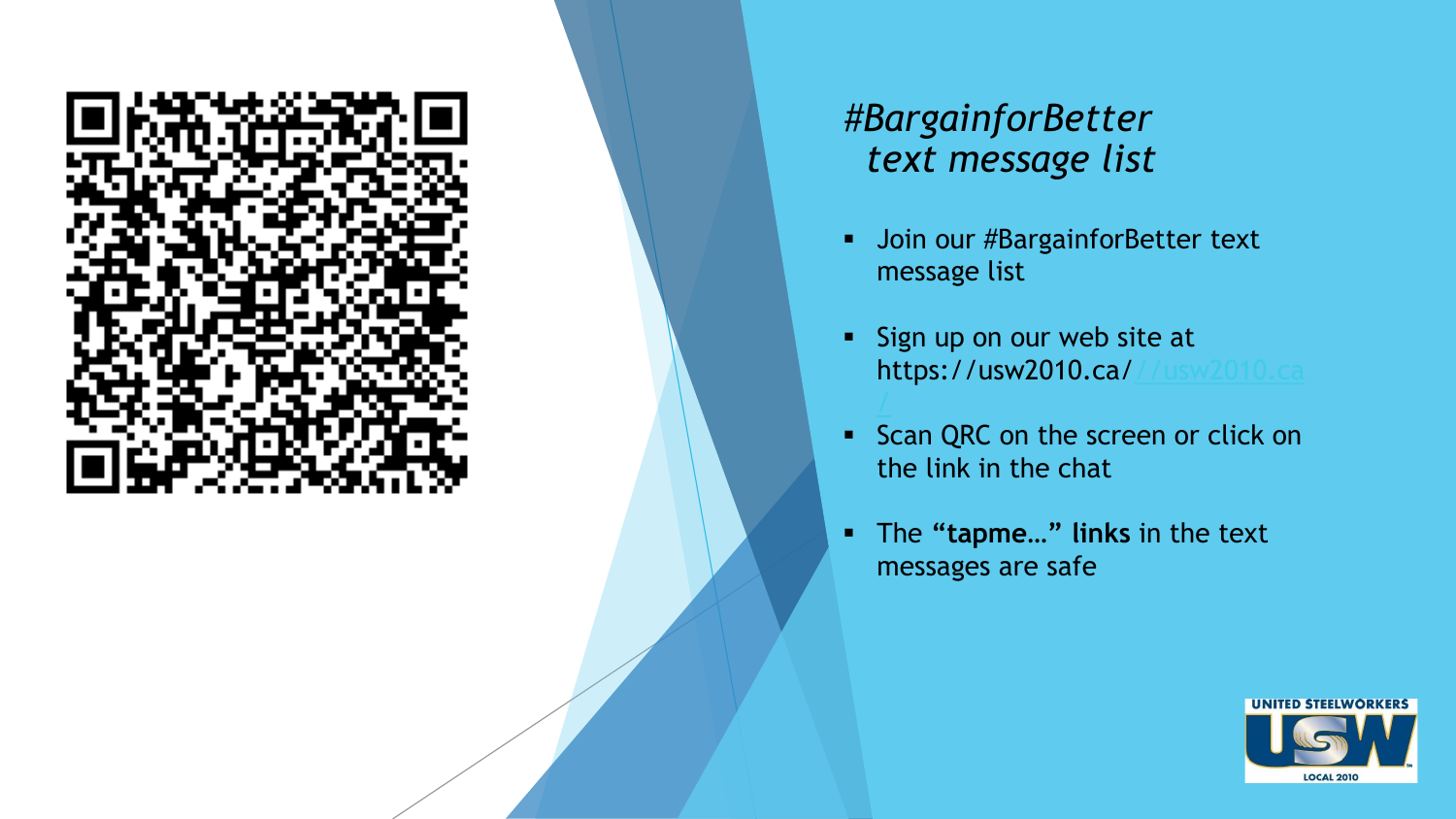

Introductions

Overview & Conciliation | June 21st & 22nd

Bargaining Process & Timeline

Issues | Proposals | Negotiations

Strike Mandate vote vs. Strike vote

Next Steps

Q&A Session



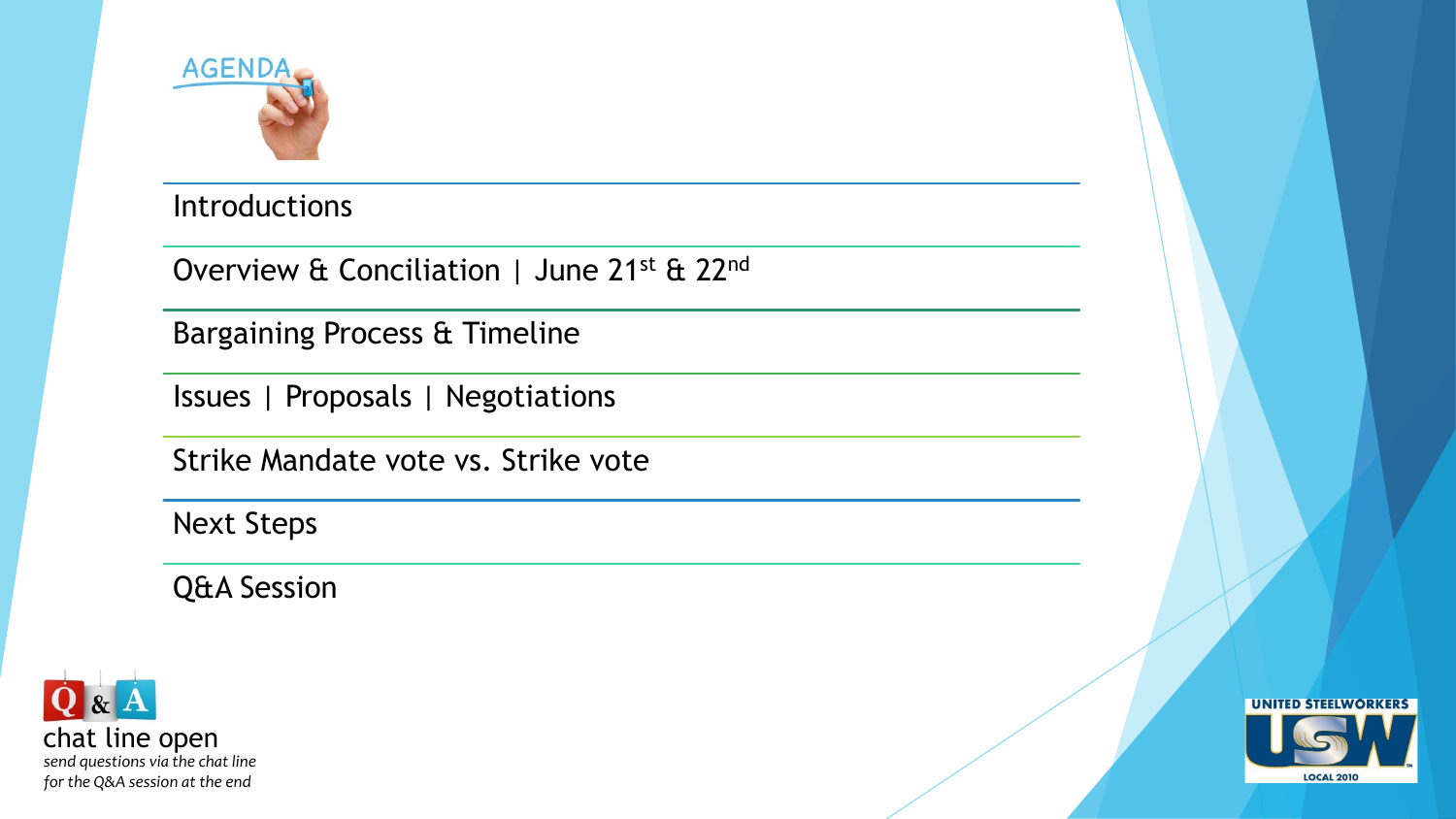#### **Bargaining Committee Composition**

The Bargaining Committee composition reflects:

- **1. Connie Boisvert,** Acclaimed Committee Member
- **2. Briana Broderick,** Vice President, Acclaimed Committee Member, and Co-Chief Spokesperson
- **3. Sarah Bunting,** Acclaimed Committee Member
- **4. Catherine Landon,** Appointed Committee Member
- **5. Kelly Orser,** President, Committee Chair, and Co-Chief Spokesperson
- **6. Nathan Vatcher**, Appointed Committee Member

Those assisting the Bargaining Committee are:

- **1. Tina McKenna,** Member Services Coordinator and Committee Assistant
- **2. John Goldthorp,** USW District 6 Staff Representative
- **3. Richard Leblanc**, USW Area Coordinator, District 6 Staff

Details can be found on our website at: [https://usw2010.ca/bargaining-for-support-staff-2022/](https://usw2010.ca/wp-content/uploads/2020/06/USW-Local-2010-2019-2021-Executed-FINAL.pdf)

Local 2010 Members are also supported by the *Canadian National Office Research Department* and the *District 6 Office*.

Details regarding the composition of the Bargaining Committee can be found under Article 9 at:

[https://usw2010.ca/bargaining-for-support-staff-2022/](https://usw2010.ca/wp-content/uploads/2020/06/USW-Local-2010-2019-2021-Executed-FINAL.pdf)

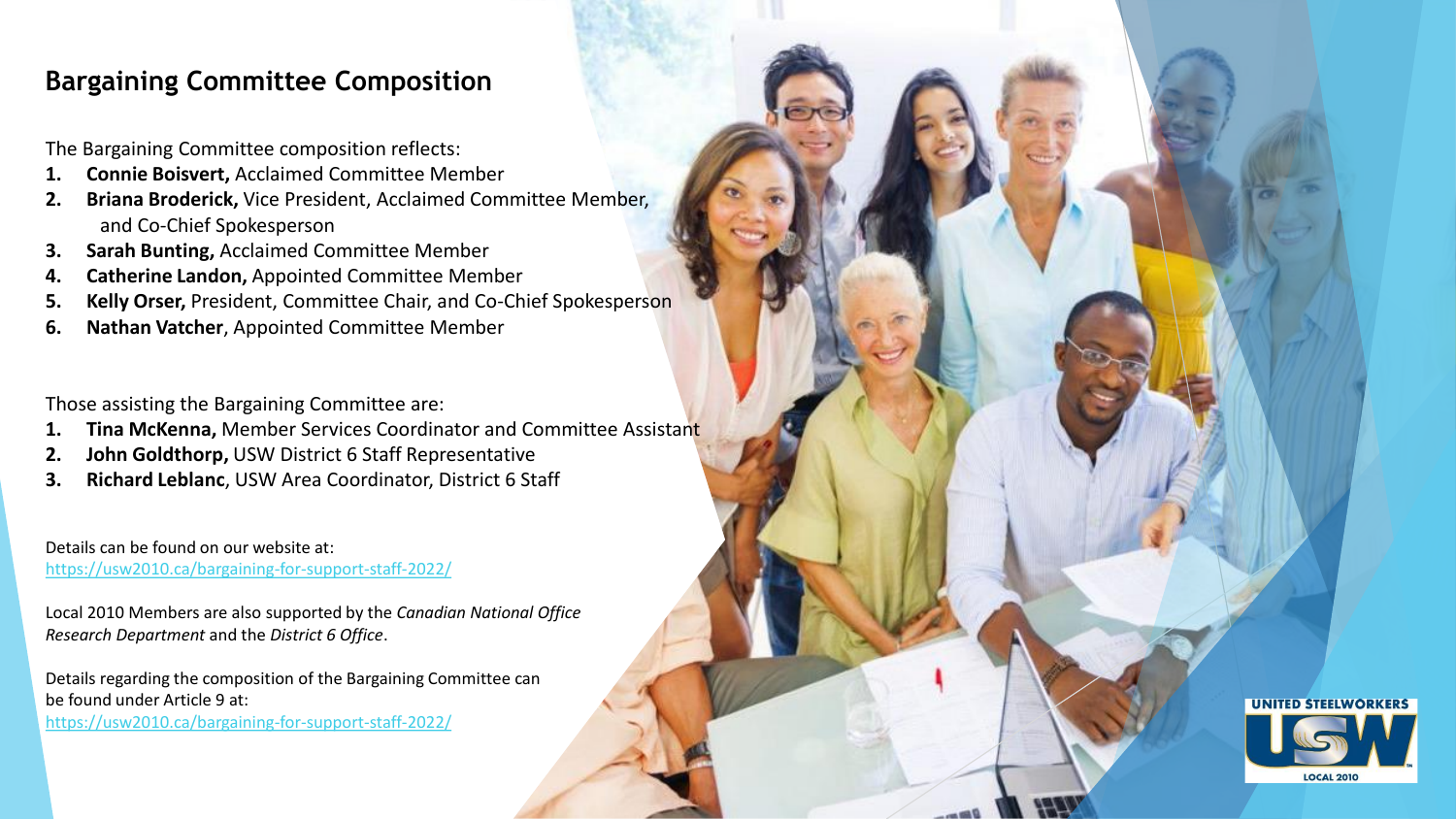# OVERVIEW

•Notice to Bargain served to Employer October 2021

- •Our Collective Agreement expired December 31, 2021
- •Bargaining began in March; 7 full days completed
- •When we last met with the Employer, it was clear that we are not close on several key issues that matter to our Members

•Both Parties have agreed to move to the conciliation process and the Ministry of Labour has been contacted

•A Conciliation Officer will join us at the table on June 21 and 22, 2022

•During these meetings, we will attempt to come to a resolution with the Employer on a number of important issues

•The coming weeks will be crucial in determining the outcome of the bargaining process and the strength of a new contract

•We need our Members to be informed of the issues and ready to show their support for the Bargaining Committee to the Employer

•We remain committed to working toward a Collective Agreement that respects the value that **Support Staff** add to the **University** 



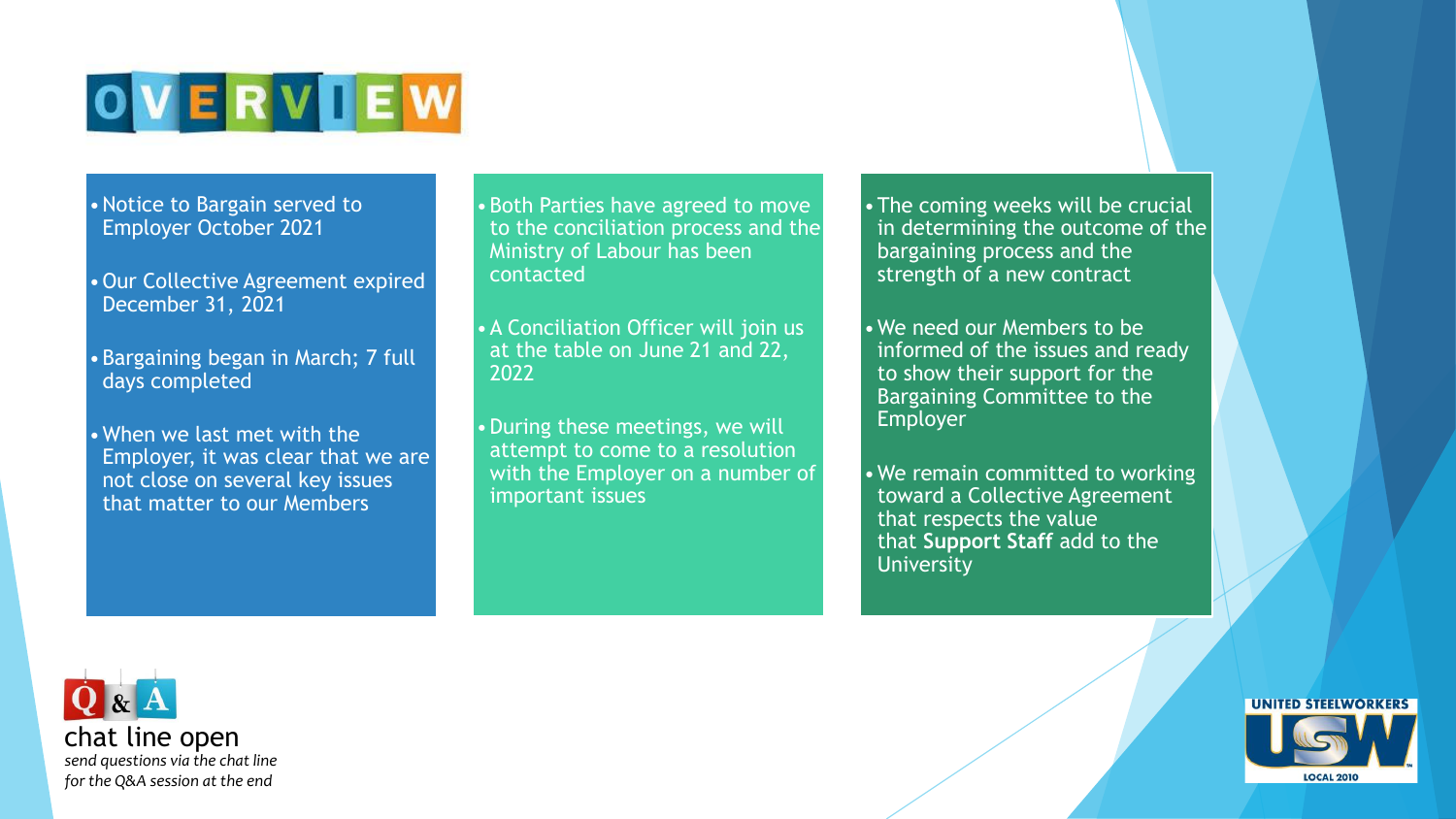### Bargaining Process | 5 Phases

#### **Negotiations**

- A formal intention to negotiate is delivered to the Employer.
- O Union requests collective bargaining information.
- Union seeks membership input (surveys, etc).
- Union develops bargaining proposals.
- The parties meet to discuss and negotiate the new agreement.

#### **What happens when** agreement not reached? **Conciliation:**

- $O$  Either the union or the employer may ask the Ministry of Labour to appoint a conciliation officer who will help them reach an agreement.
- $O$  Conciliation is mandatory under the Labour Relations Act before a "no board" report can be issued.

#### **No Board Report**

- $\bigcirc$  Either side may call for a "no board" report at any time.
- $\bigcirc$  A "no board" occurs when the conciliation officer informs the Ministry of Labour that the parties cannot reach agreement. The minister can then appoint a conciliation board, but this rarely occurs. Instead a notice is sent to both parties that a conciliation board will not be appointed ("no board" report).

#### **Legal Job Action Position**

- $O$  17 days after the no board report is issued, the union is in a legal job action position and the employer in a lock-out position.
- $\bigcirc$  This does not mean that either one of these will happen, but simply that it is legal for it to happen. Negotiations may also continue.
- $O$  Job action may include information pickets, study sessions, rotating walkouts or a complete walkout.

#### **Ratification**

- $O$  A tentative agreement is presented to the membership for a secret ballot vote
- $\bigcirc$  A majority of members in the unit ratify the agreement.

#### **New Collective Agreement**

- 1. Negotiations
- 2. Conciliation (what happens when agreement is not reached)
- 3. No Board Report
- 4. Legal Job Action (e.g., strike or lockout) position for both the Union and the Employer
- 5. Ratification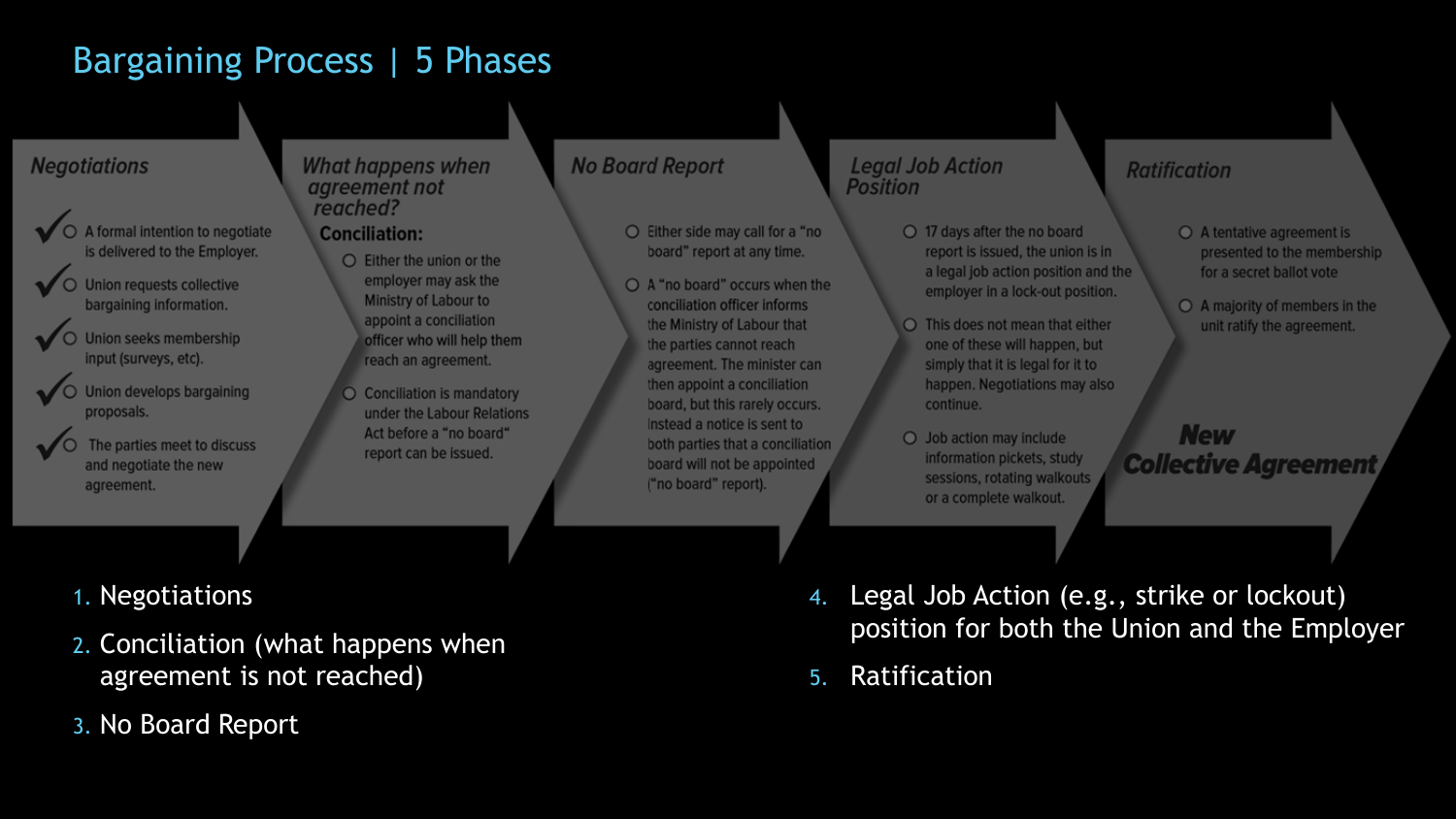### Bargaining Timeline

#### Typical USW Bargaining Timeline



~ 11 to 12-month process

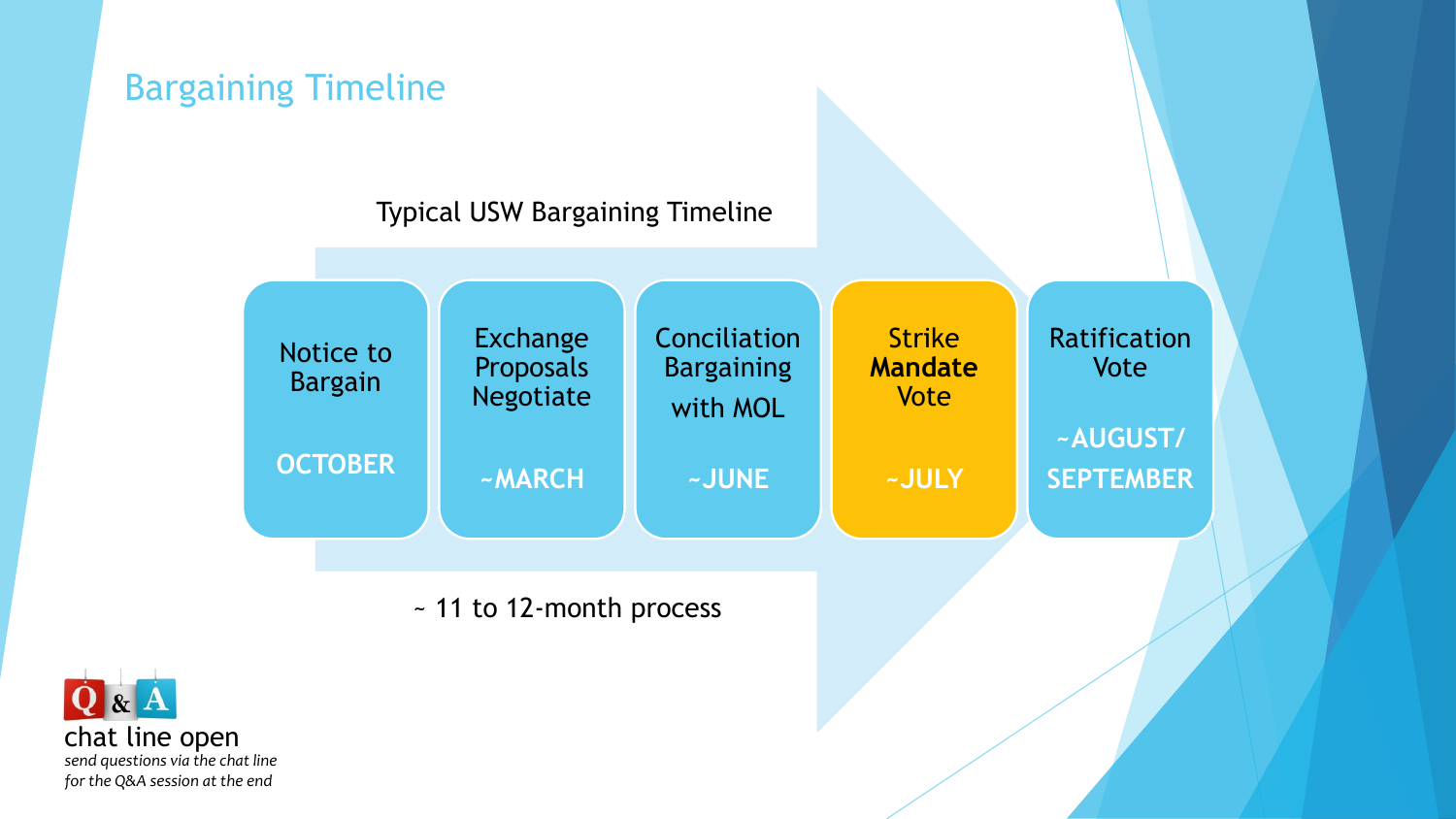### Issues & Proposals

- Posting of Continuing Appointments
- Recruiting/Career Mobility/Hiring Externals
- Remote Work Arrangements (RWAs)
- Contracting out bargaining unit work
- Casuals
- Overtime/Lieu time/Flextime
- Sick Leave Policy
- Job Re-evaluation and Pay Equity
- Pension
	- Wage Restraints
		- Bill 124 and Re-opener Language

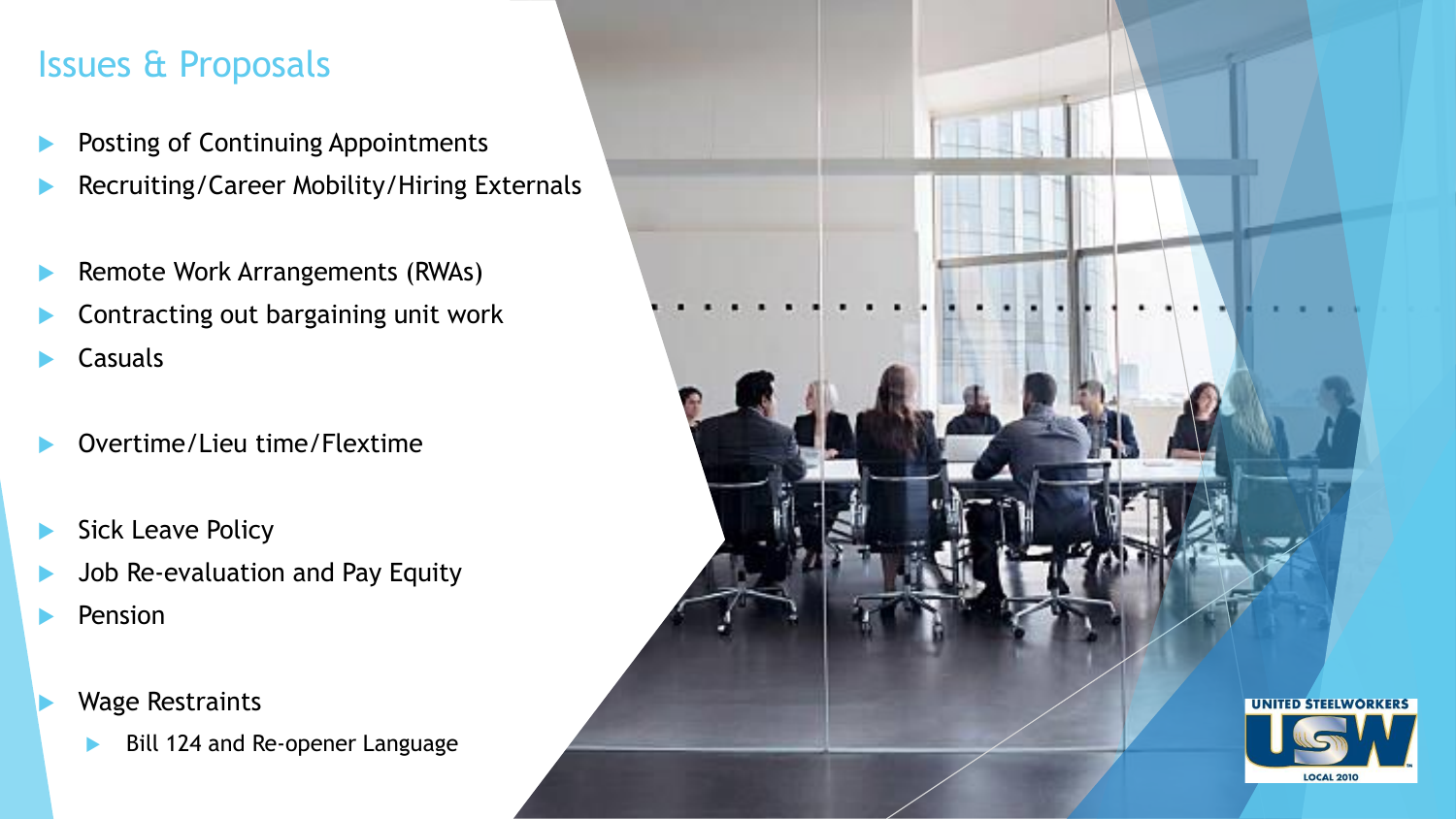# **ISSUES & Disputes** Posting of Continuing

Appointments

Recruiting/Career Mobility/Hiring Externals

- **Continuing** & **Continuing-Term** Appointments have the majority of entitlements
- **EXTED FIGHTS THESE** Vacated Appointments can be re-posted as Term Appointments (contracts) by Management
- Reduces career mobility for Steelworkers *less positions with entitlements to apply for*
- **EXT** Increases external hiring which also saves the Employer **Step 1 Salary Grid implications**
- Less restrictions on the Employer *designed to save money for compensation*
- **EXECO** Steelworkers struggle to attain career progression through the ranks
- Employer saves significant money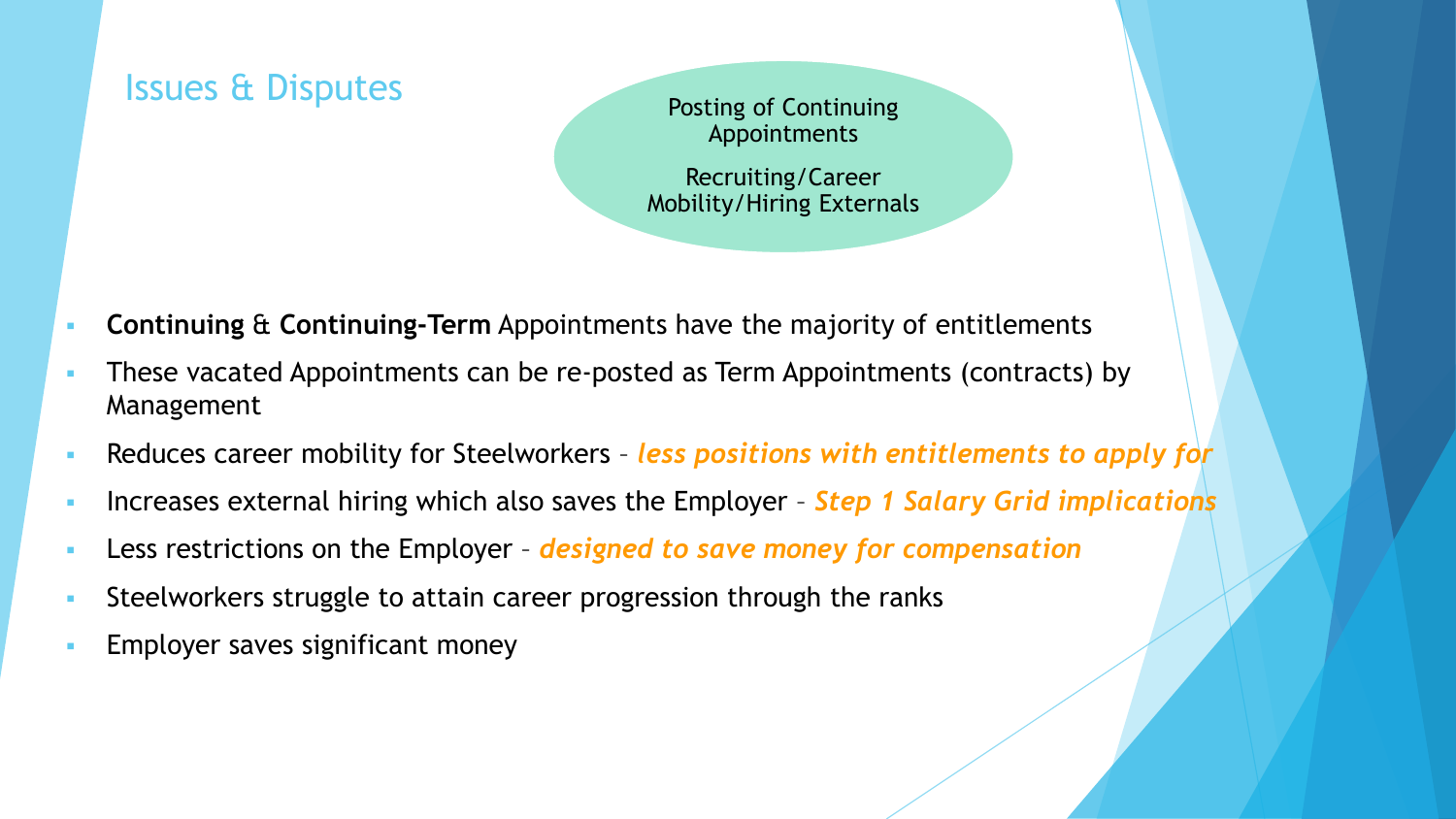### Issues & Disputes **Remote Work** Arrangements (RWAs) Contracting out bargaining unit work Casuals

- Minimal protection for Steelworkers *Employer is pursuing "Space Allocation Adjustments" (long term)*
- **If RWA deemed "permanent" Steelworkers may be giving up access to on-campus** Office Space, potentially for rest of career
- **Employer can/will "terminate" if Steelworkers can no longer work from home**
- Steelworkers may be responsible for internet, printer, desk, etc., costs *not the Employer; not sure this can be negotiated*
- **Employer saves significant money on resources**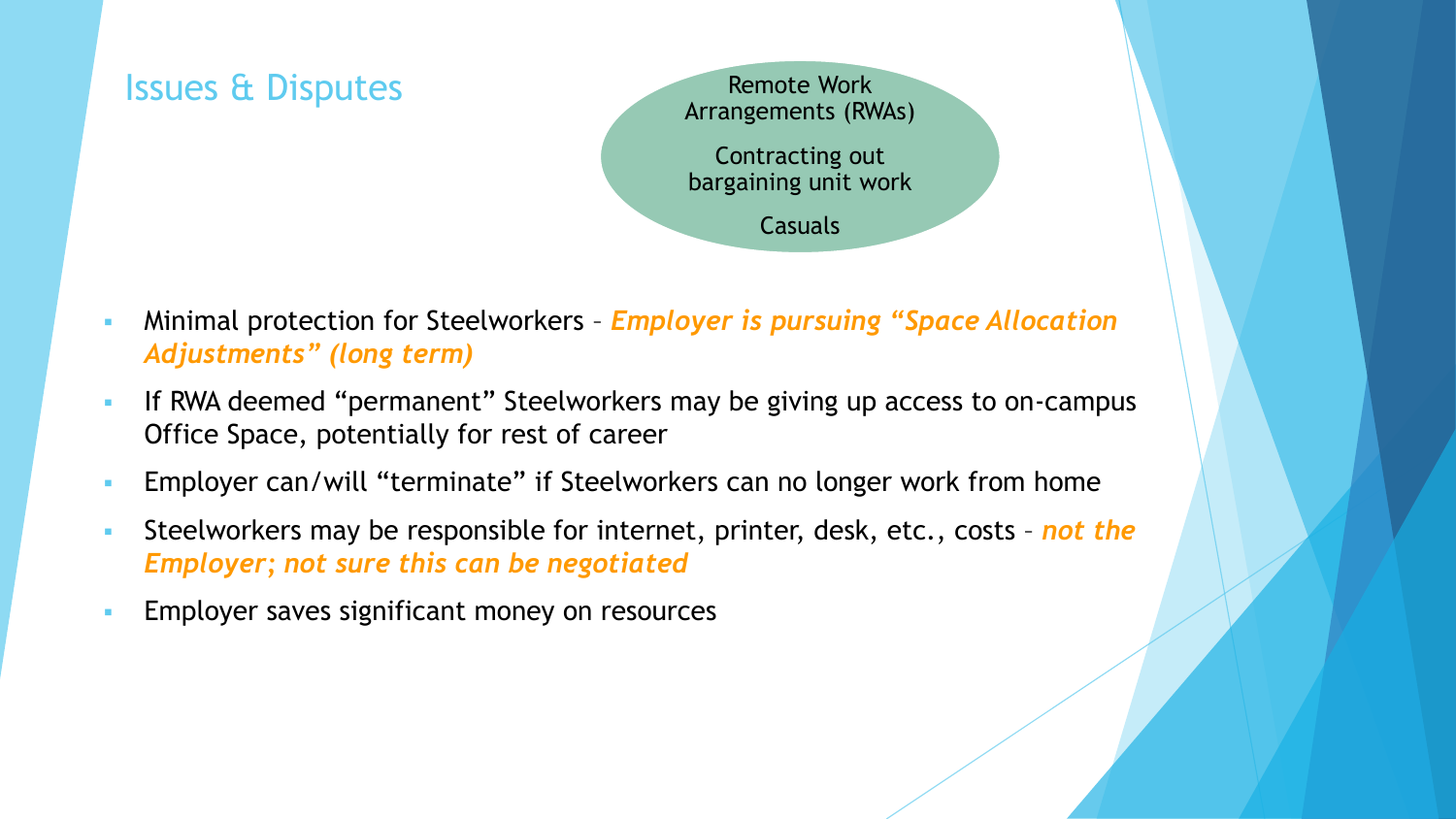### Issues & Disputes **Remote Work** Arrangements (RWAs) Contracting out bargaining unit work Casuals

- Job Postings now indicate "Remote Work Arrangements are possible"
- USW work is posted as our work, but once the candidate is offered the position, if working remotely, they can be unilaterally removed from the bargaining unit by the Employer
- **They are taken out of the bargaining unit and considered non-union, because** they are not working "in the City of Kingston"
- We estimate that our Union has already lost several dozen Steelworker positions through the Pandemic alone
- **The Employer did not inform the Union of this practice**
- Employer saves significant money on personnel & resources *less employees to vote on wages, working terms & conditions, etc.*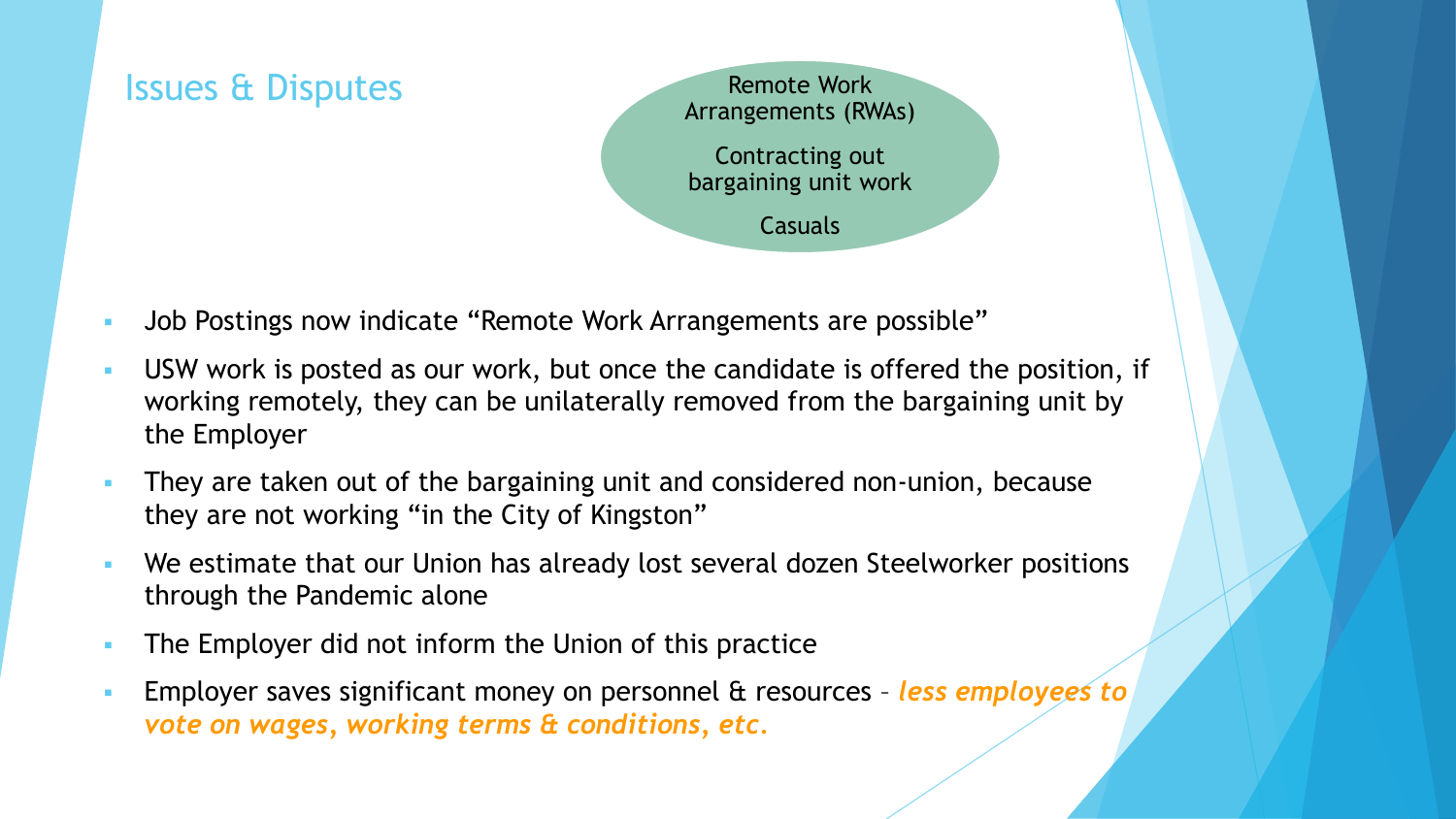

- Contracting out work/tasks/duties normally performed by Steelworkers to external/non-unionized employees – *Casuals who only work 4 months at a time*
- Contracted-out USW work decreases the size and integrity of the bargaining unit *numbers can change the "power balance"*
- Compensation parity policies shift *currently USW sets the bar*
- Less unionized employees mean less workers who can vote on compensation packages -*Employer can solely decide on raises and wages*
- Non-unionized employee group becomes the largest Support Staff Group at Queen's and has no voice on working terms and conditions – *wages, benefits, workload, complaints, OT/Lieu Time rates, etc.*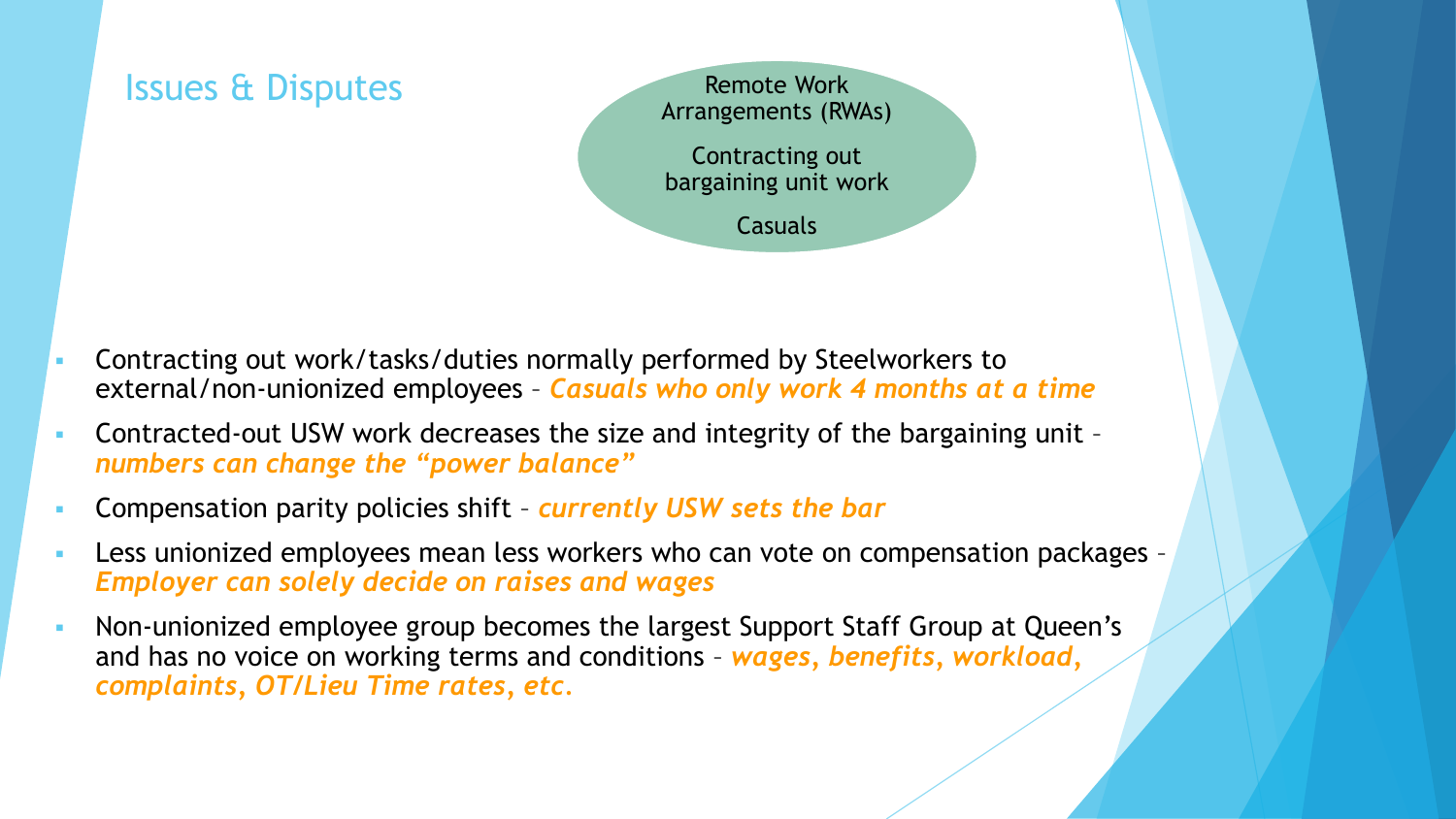

- Current examples of Employer hiring casuals to perform work/tasks/duties normally performed by Steelworkers
- Tier 1 & Tier 2 workforce *same work being done by workers being paid ~\$15/hr (minimum wage) with no benefits*
- Employer saves significant money *and* internal equitable compensation practices are lost
- Jobs are not posted, thereby restricting career mobility and progression further for **Steelworkers**
- It's been our work for over a decade *do we let Queen's take it or do we fight for it?*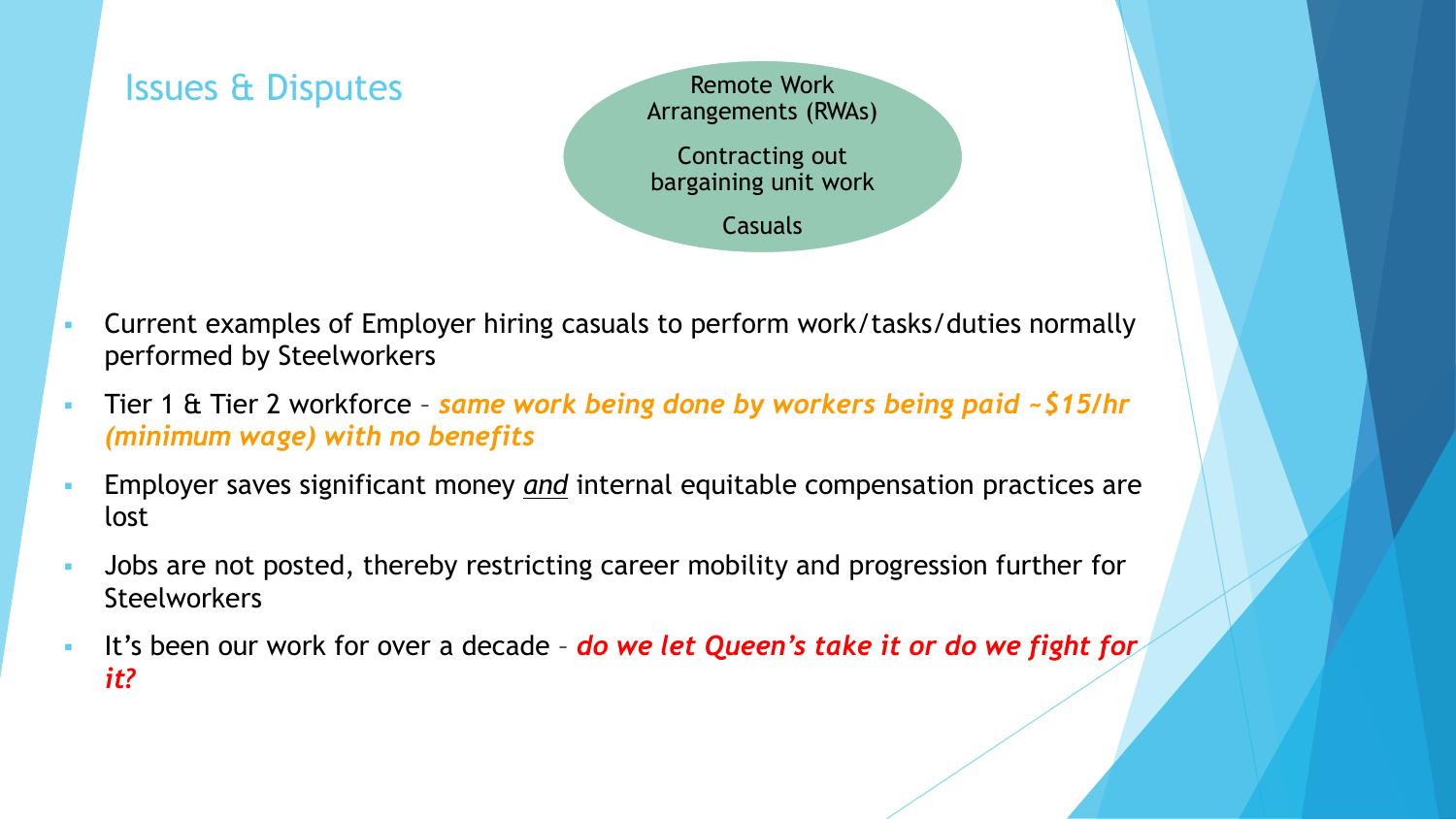### **ISSUES & Disputes Contract Contract Contract Contract Contract Contract Contract Contract Contract Contract Contract Contract Contract Contract Contract Contract Contract Contract Contract Contract Contract Contract Contr**

time/Flextime

- **Steelworkers do not work for free**  *so why are we?*
- **Employer is using every loop-hole in Article 20 to circumvent paying Overtime and/or** Lieu Time Rates
- **E** Units currently hardest hit:
	- Athletics | International Centre | Residence | Community Housing | Student Wellness Services | Registrar's Office [Awards; Fees & Records; Recruitment] | Smith School of Business | Career Development Unit
- Flextime (1:1) *does not exist in our Collective Agreement; so why are we working for a lesser wage?*
- **Employer saves significant money**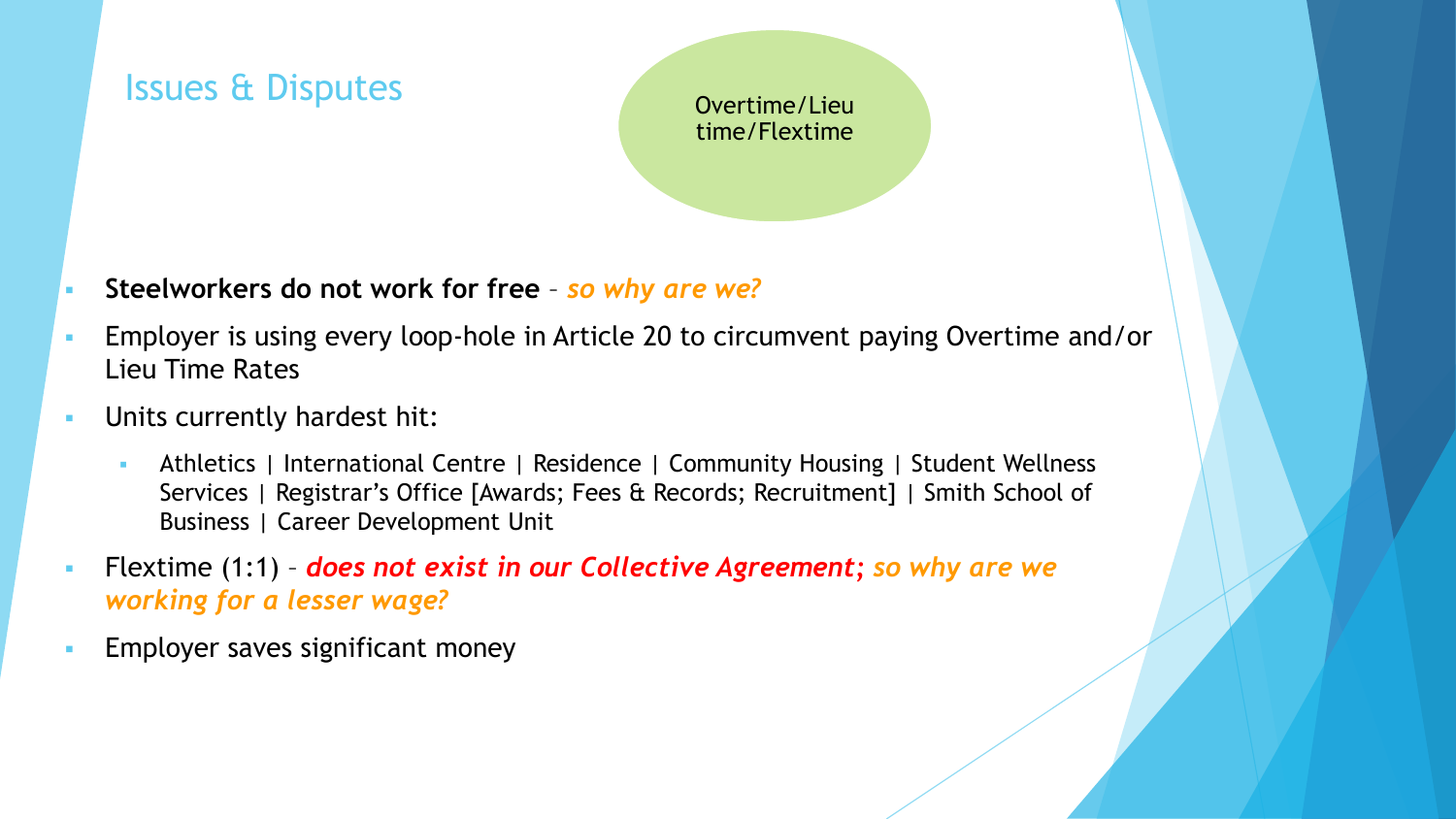## **ISSUES & Disputes** Wage Restraints

Bill 124 and Reopener Language

- The Ford Government passed Bill 124, *Protecting a Sustainable Public Sector for Future Generations Act, 2019*, in October 2019
- It is wage-suppression legislation that restricts compensation growth within the public/broader public sectors for all employees – *includes Steelworkers*
- It sets a 3-year moderation period during which there is a wage restraint/cap in each year (1% or less; below the rate of inflation). This also includes benefits and one-time payments.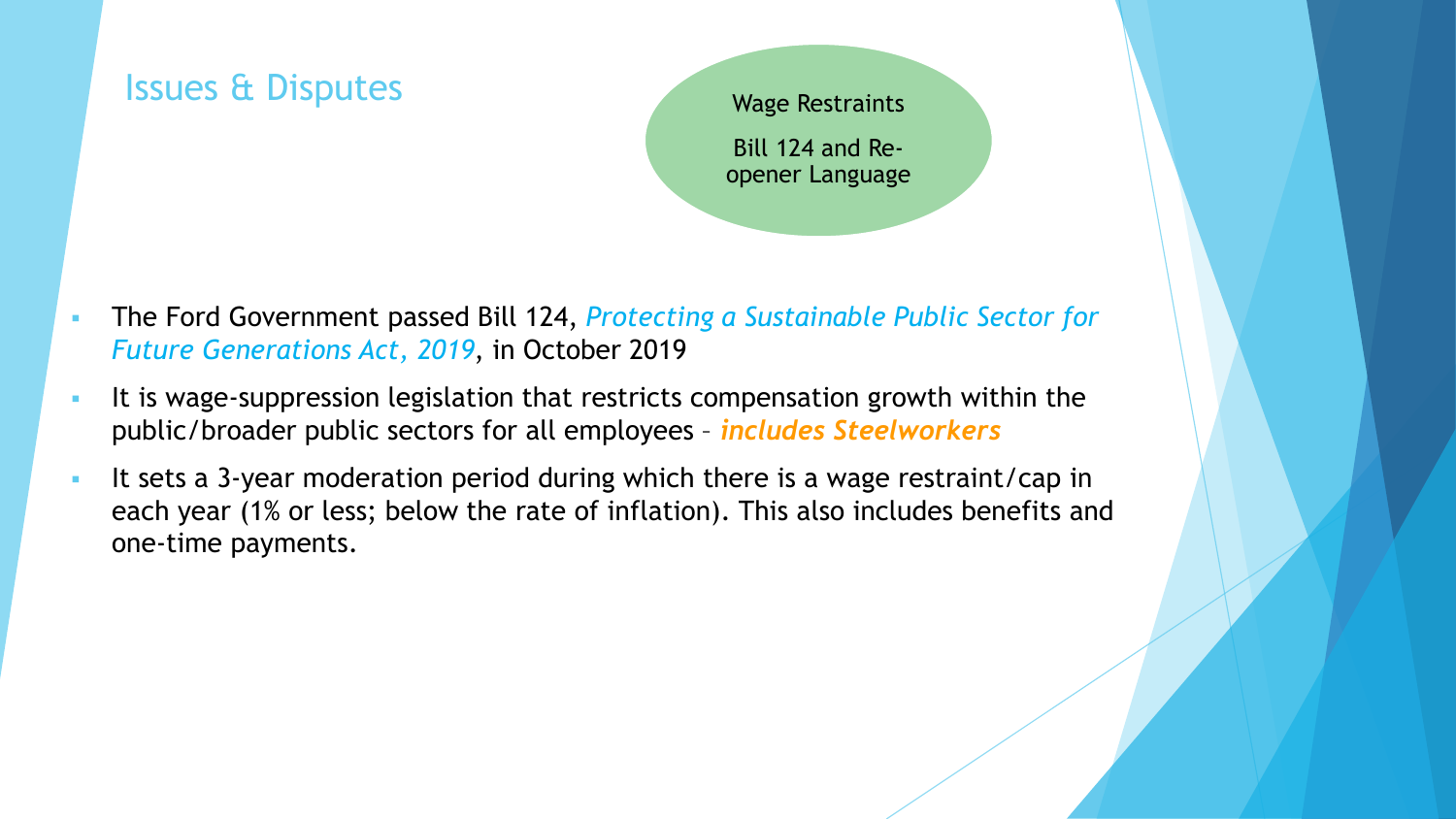Wage Restraints Bill 124 and Reopener Language

- Bill 124 limits our bargaining rights *challenging this round of bargaining*
- USW and other unions (Coalition of Ontario Unions) have put forward a legal challenge to this legislation
- To date, Employer is relying on Bill 124 to limit entitlements/gains this round of bargaining – *both monetary and non-monetary*
- Provincial funding allocated on a per-student basis, not wages of employees *average provincial funding represents ⅓ of university revenue in Ontario*
- Wage increases in university sector will have negligible impact on provincial deficit **sadly**, *no meaningful change to Provincial Budget both pre-and-post pandemic*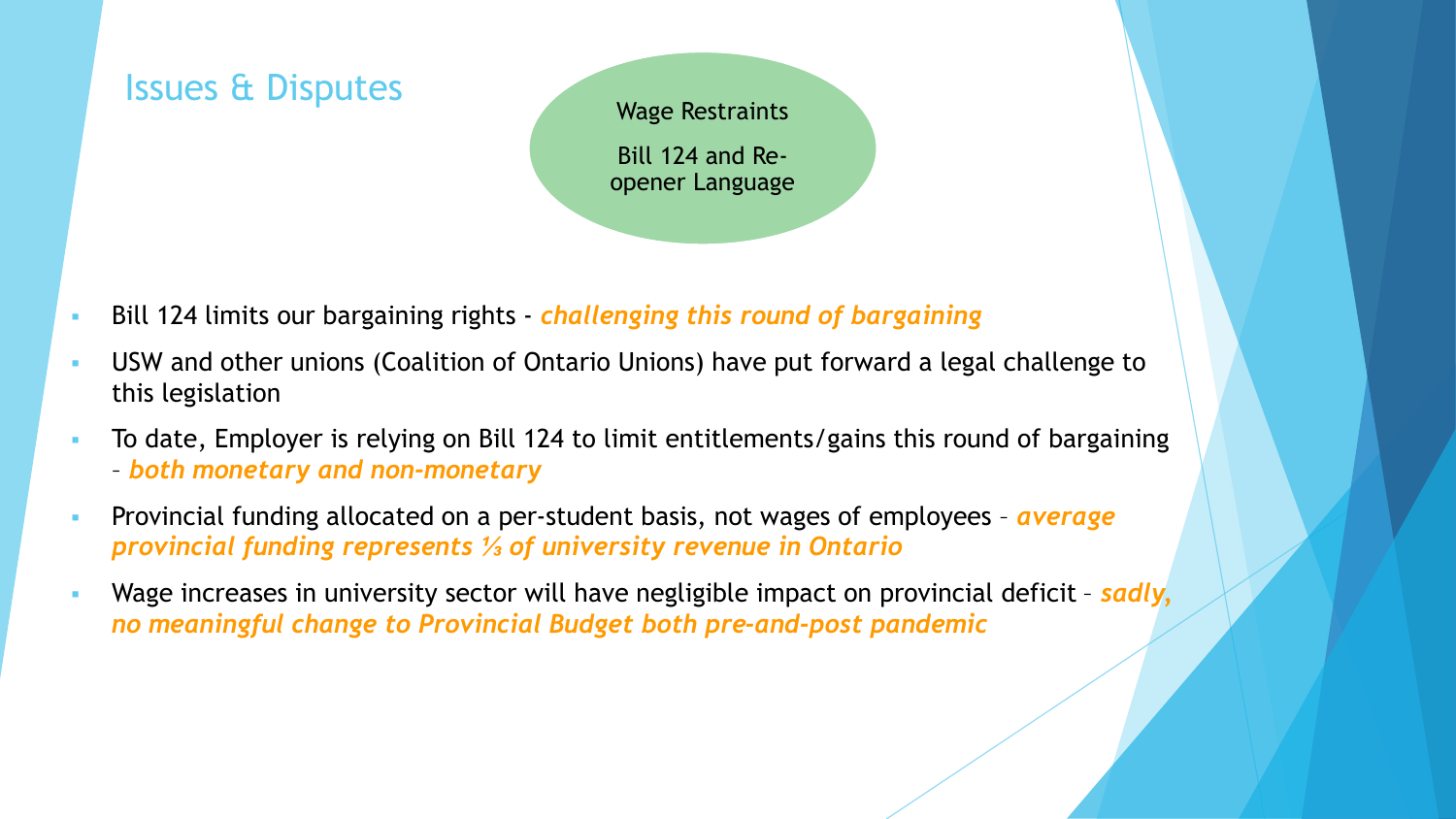Wage Restraints

Bill 124 and Reopener Language

- **Who is not impacted by Bill 124 at Queen's?**
- Bill 124 does not apply to "designated executives within the meaning of the Broader Public Sector Executive Compensation Act, 2014" - *it applies to employees, not management*
- For personnel at Queen's this means it does not apply to:
	- **•** Senior Leadership,
	- Salary Grades 10-14, or,
	- Grades 8-9 who are excluded from a bargaining unit because they are "deemed a Manager".
- No announcement to date from Employer as to whether they will adopt a "same as you" or "parity" policy - *pay personnel noted above 1% per year for 3 years the same as Steelworkers*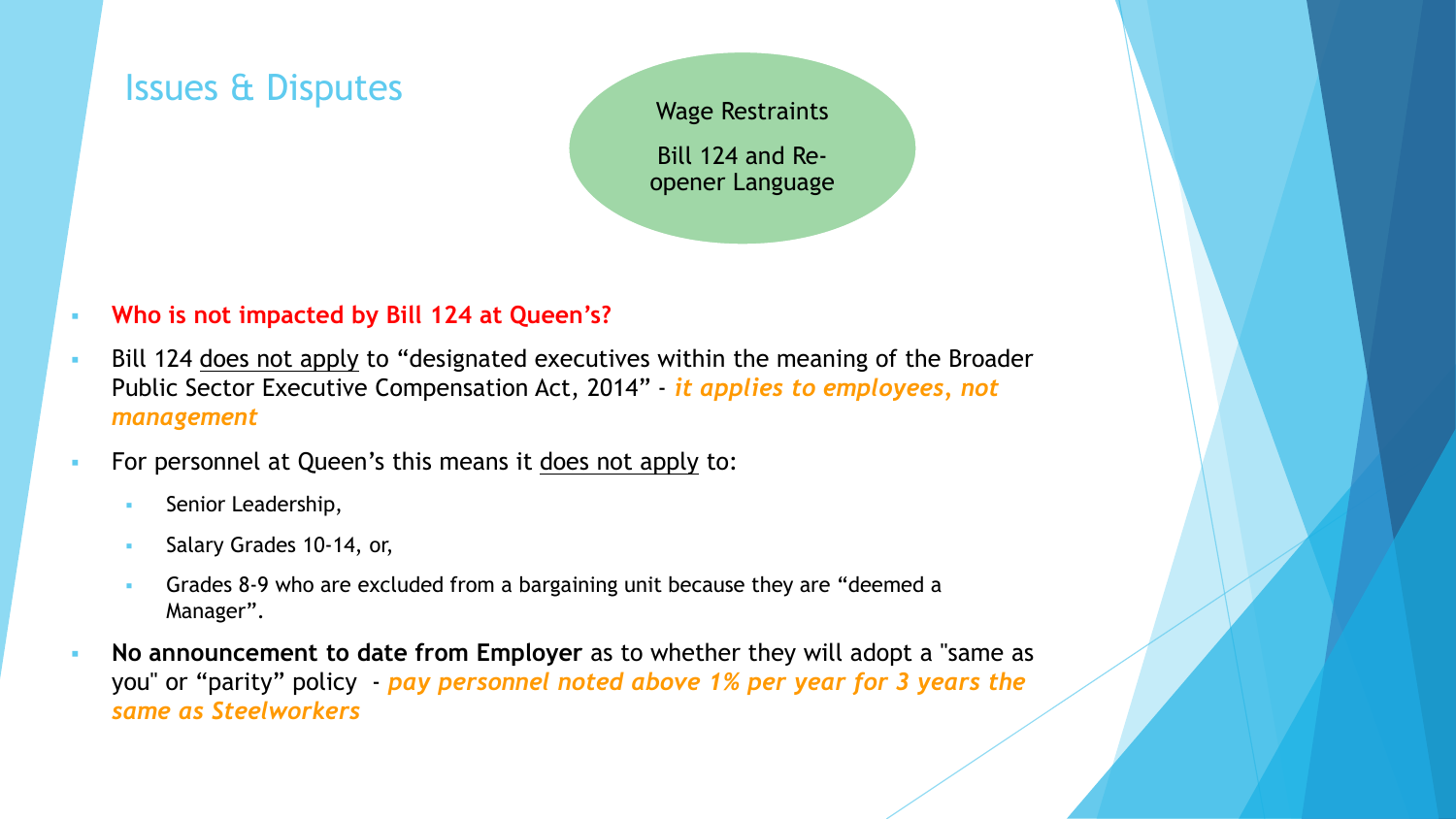Wage Restraints Bill 124 and Reopener Language

▪ "Reopener Language with Respect to Compensation Issues" if Bill 124 is rescinded – *the Employer has indicated that they are not interested in considering any reopener language*

*"The University and the Union have negotiated this Collective Agreement under the restrictions imposed by Bill 124. However, the legislation is undergoing a constitutional challenge. The Parties therefore agree to meet to reopen all compensation issues if the legislation is rescinded as a result of the legal challenge. In addition, the Parties agree to meet to reopen all compensation issues if this University is granted an exemption from the application of the legislation or if the relevant parts of the legislation are otherwise rescinded or amended."* 

- "*The Employer does not agree*" has been written on the Queen's counter-proposals received on March 23, April 13, and May 30, 2022
- Employer saves significant money by refusing to consider this language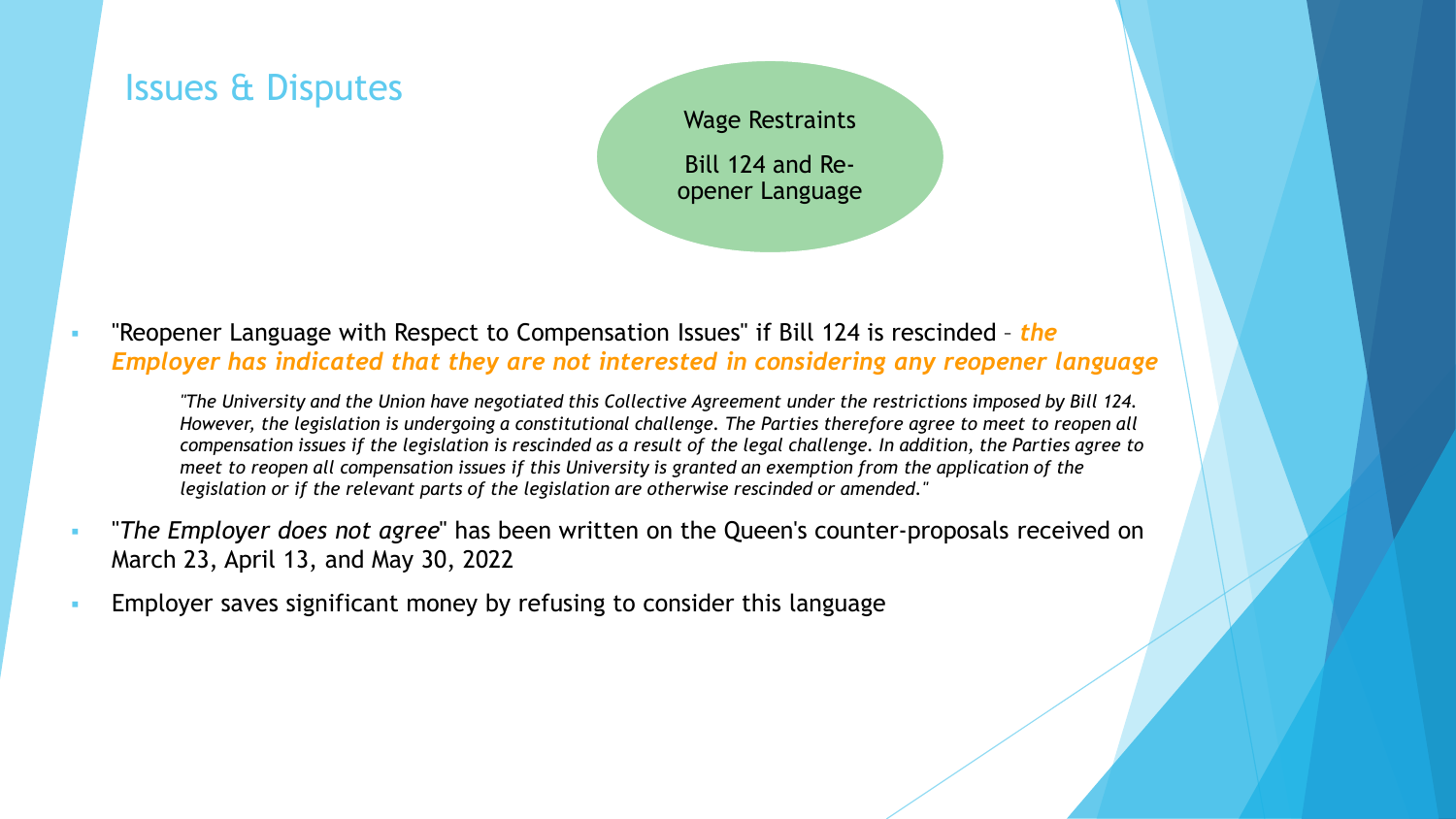#### Issues & Disputes **Pension**

# Job Re-evaluation & Pay Equity

- **Sick Leave Policy**  *challenges with transition to Manulife*
- **University Pension Plan Ontario** (UPP) negotiated with Employer in 2018
- **Job Re-Evaluation** language negotiated with Employer in 2018
- **Amended Pay Equity Plan** negotiated with Employer in 2021
- Union made it very clear to the Employer during these negotiated entitlements for Steelworkers would be included/revised in the Collective Agreement this round of bargaining
- **E** Employer has indicated that they see **no relevance or value** in including these entitlements now in our CA – *the past is the past*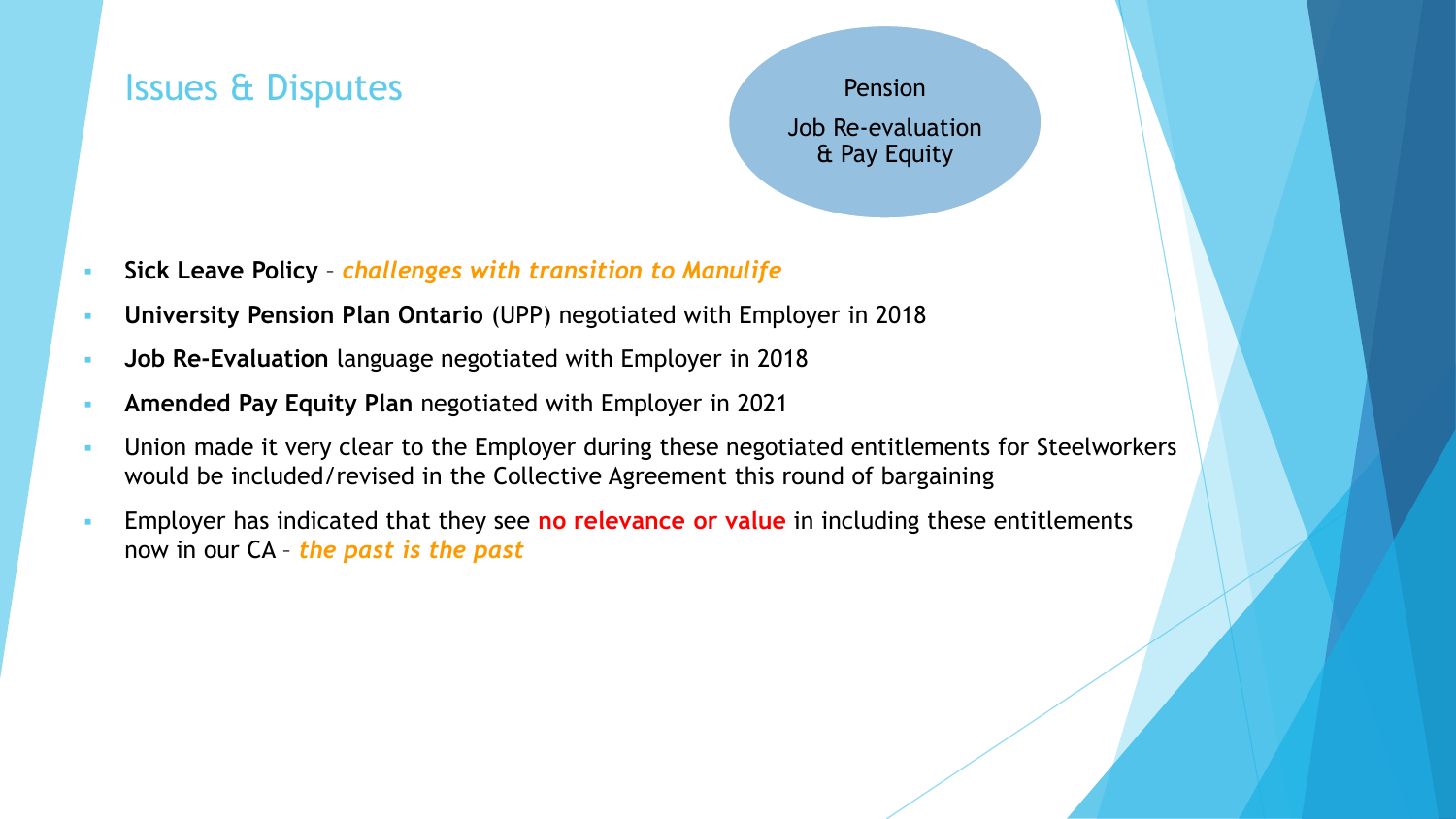Posting of Continuing Appointments

Recruiting/Career Mobility/Hiring Externals

**Local 2010** 

**Integrity**

(Union Busting)

Remote Work Arrangements

Contracting out bargaining unit work

Casuals

Overtime/Lieu time/Flextime

Pension

Job Re-evaluation & Pay Equity

Sick Leave Policy

Wage Restraints

Bill 124 and Reopener Language

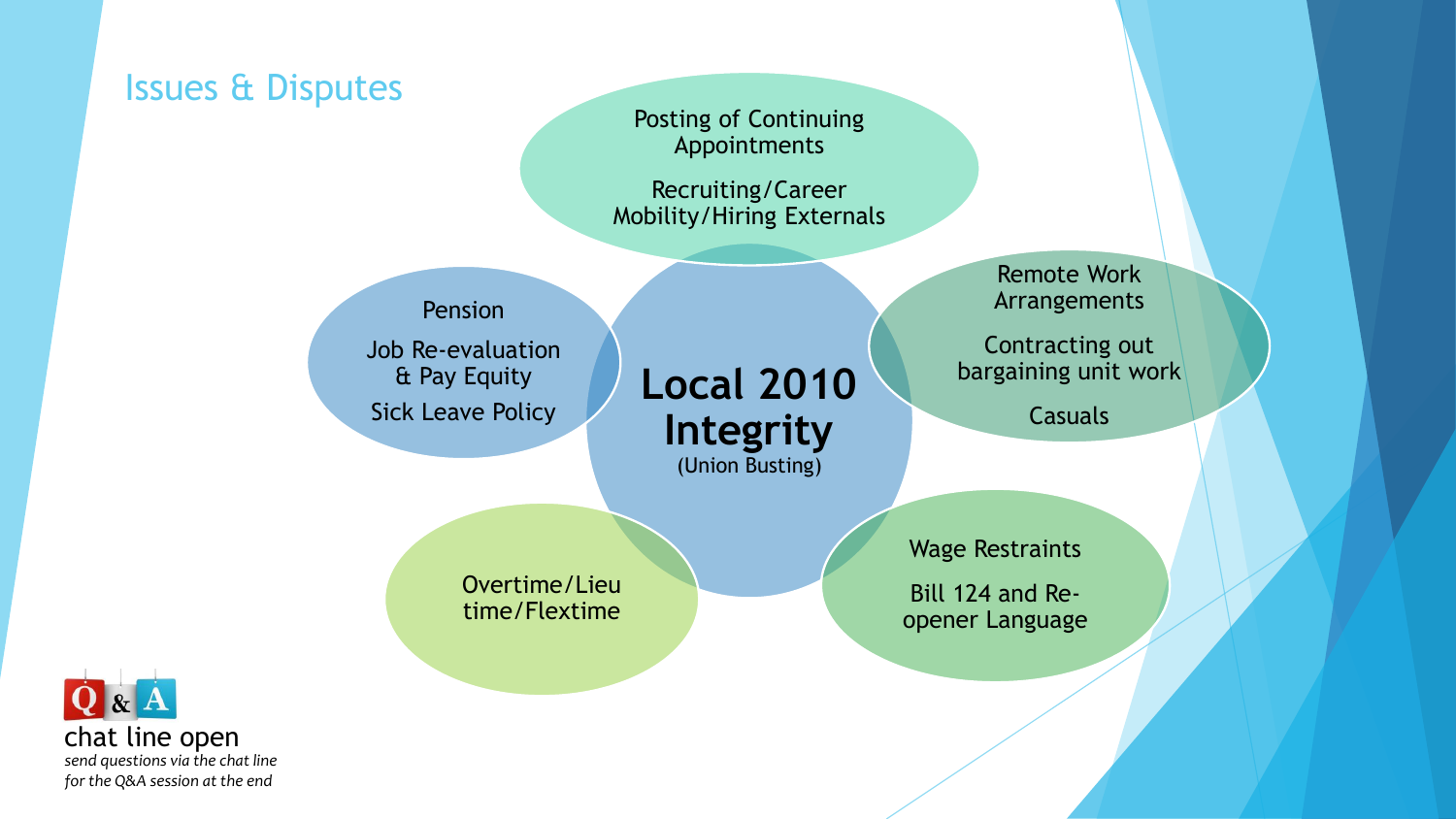### **Strike Mandate vote vs. Strike vote** – *typical approach*

#### **Strike Mandate vote | Vote #1**

- *aka* Job Action Mandate
- Full Membership (~1,400) can/should vote
- A strike mandate vote is the **FIRST** vote held by the Membership
- Such a mandate is an important tool to encourage the Employer to negotiate a fair Collective Agreement for all Members
- A successful strike mandate vote does not mean we are going on strike (yet)

#### **Strike vote | Vote #2**

- *aka* Ratification Vote
- Full Membership (~1,400) can/should vote
- **This SECOND** vote will be done upon Membership review of a final offer (tentative contract) from the Employer
- Membership can vote to *accept* the offer (no strike), *or reject* the offer (call a strike)



chat line open *send questions via the chat line for the Q&A session at the end*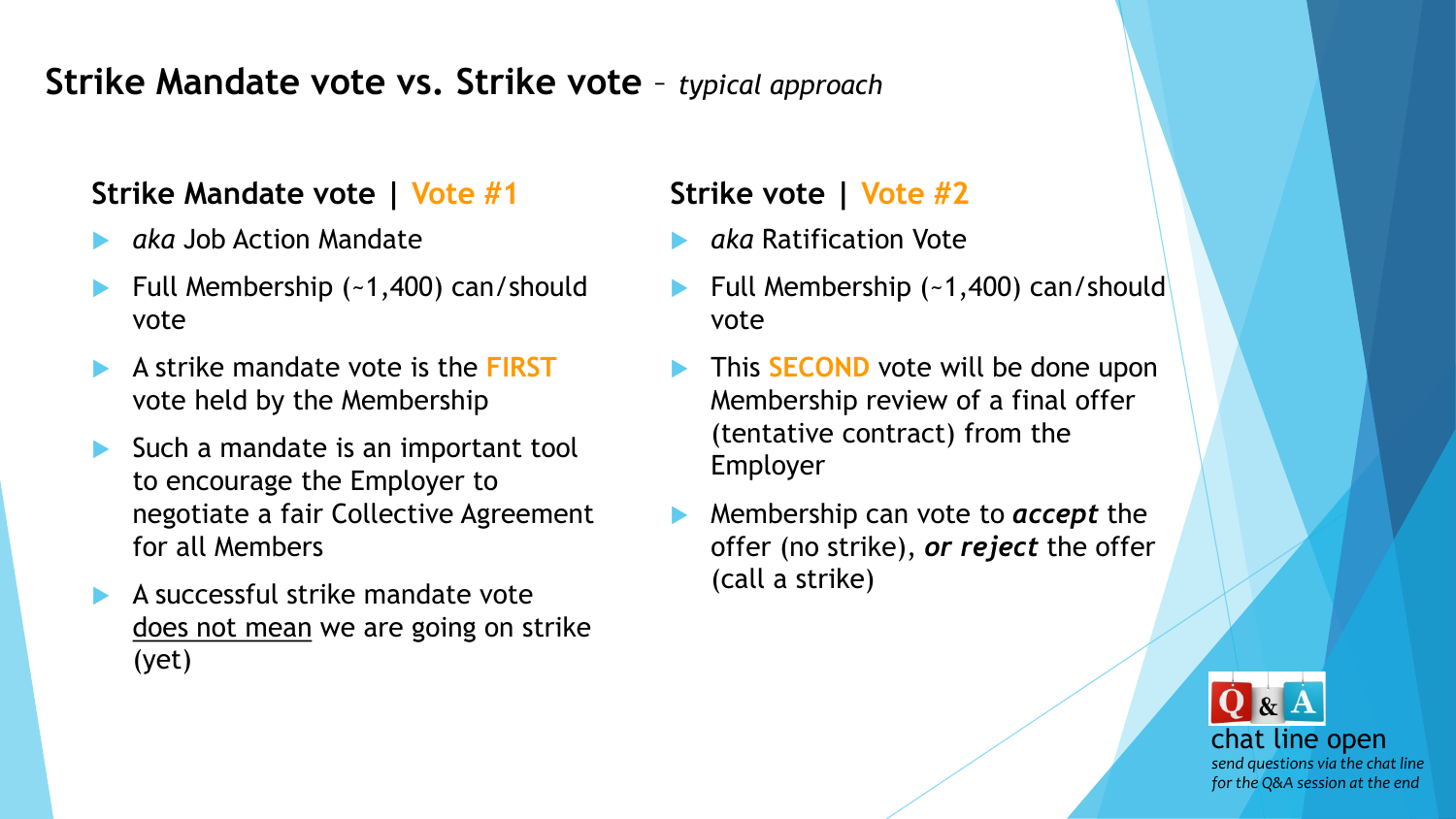

Visit our web site frequently |<https://usw2010.ca/>

Join our #BargainforBetter text message list

Friend us on Facebook |<facebook.com/usw2010>

Follow us on Instagram | @uswlocal2010

Email us | [contact@usw2010.ca](mailto:contact@usw2010.ca)

**Vote** if Bargaining Committee calls for a Strike Mandate

**Participate** in Survey

Share bargaining information with colleagues – unionized & non-unionized